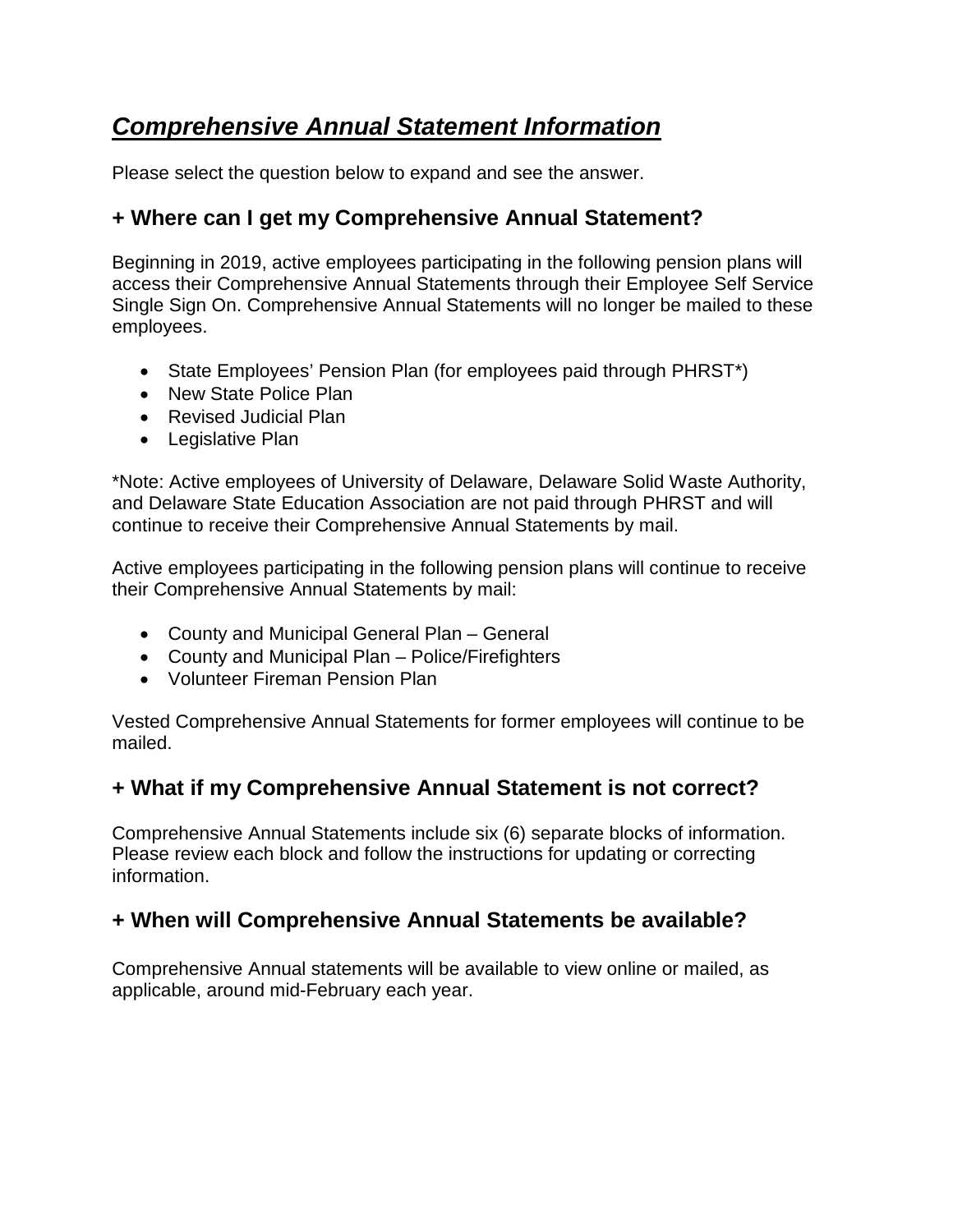#### **+ Will I be notified when my Comprehensive Annual Statement is available to view online?**

Applicable employees will receive an email notification when their Comprehensive Annual Statements are available to view in Employee Self Service.

### **+ Can I access previous years Comprehensive Annual Statements online?**

For applicable employees, the first available calendar year for online Comprehensive Annual Statements is 2018. Prior years will not be available through Employee Self Service.

#### **+ Can I access Comprehensive Annual Statements online after I leave State Service?**

No, Comprehensive Annual Statement access in Employee Self Service terminates when an employee is no longer enrolled in an applicable pension plan. Contact the Office of Pensions at (302) 739-4208 or [pensionoffice@delaware.gov](mailto:pensionoffice@delaware.gov) if you require assistance.

### **+ I am an active State employee whose Comprehensive Annual Statement is available through Employee Self Service, may I request a duplicate copy be mailed to me?**

Active employees participating in the following pension plans are expected to view/print their Comprehensive Annual Statements for calendar years 2018 and greater through Employee Self Service for these years.

- State Employees' Pension Plan (paid through PHRST\*)
- New State Police Plan
- Revised Judicial Plan
- Legislative Plan

\*Note: Active employees of University of Delaware, Delaware Solid Waste Authority, and Delaware State Education Association are not paid through PHRST and will not have access to view/print their Comprehensive Annual Statements through Employee Self Service.

Other active employees and inactive employees may request a duplicate Comprehensive Annual Statement. Requests may be emailed to [pensionoffice@delaware.gov.](mailto:pensionoffice@delaware.gov)